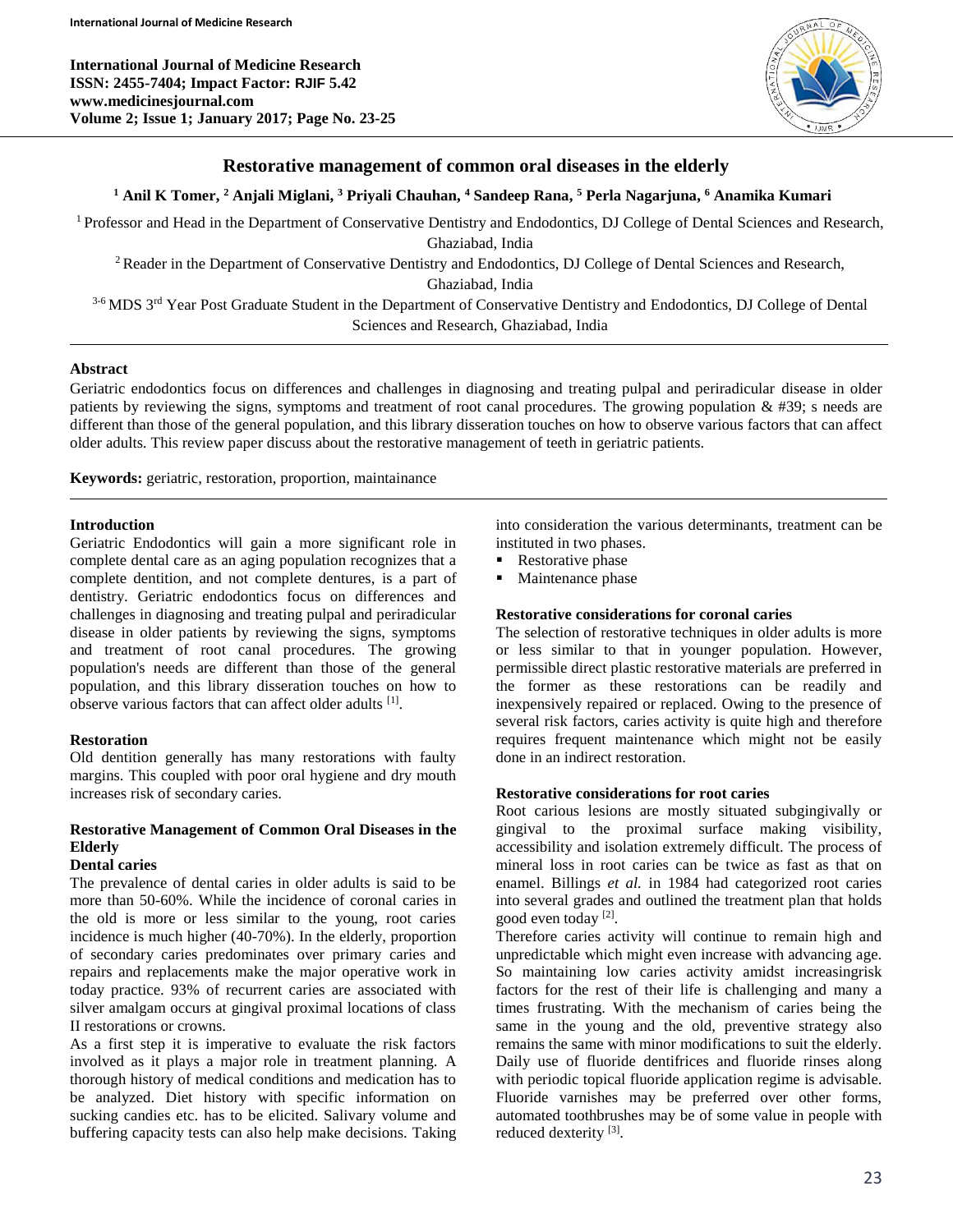## **Maintenance phase**

In the elderly, not only are the risk factors are many and co exist; many of them cannot be eliminated. Therefore caries activity will continue to remain high and unpredictable which might even increase with advancing age. So maintaining low caries activity amidst increasing risk factors for the rest of their life is challenging and many a times frustrating. With the mechanism of caries being the same in the young and the old, preventive strategy also remains the same with minor modifications to suit the elderly. Daily use of fluoride dentifrices and fluoride rinses along with periodic topical fluoride application regime is advisable. Fluoride varnishes may be preferred over other forms. Automated toothbrushes may be of some value in people with reduced dexterity.

Chlorhexidine gel/mouth rinses/varnishes are advised. 10 % varnish is preferred over rinse/gel once a week for four weeks. New remineralization products containing casein phosphopeptide-amorphous calcium phosphate (CPP-ACP), casein phosphopeptide-amorphous calcium phosphate fluoride (CPP-ACPF), may also be of some benefit. Xylitol containing candies help not only in getting over the dryness but also prevents caries. All possible measures should be taken to prevent further loss of gingival tissue attachment which is most crucial to prevent root caries [4].

## **Restorative material in adult**

Glass Ionomer Cement (GIC) is the choice of restorative material due to the it's adhesive property allowing minimum preparation, fluoride release, reasonable esthetics, biocompatibility and less technique sensitivity as compared to composites. New and alternative caries management strategies have been suggested by many.

Holmes demonstrated reversal of leathery root caries (grade I and  $II$  – non cavitated sites) on exposure to ozone. Exposure of the lesion to ozone for 10-40 seconds is said to be antimicrobial, eliminates the ecological niche, and removes acidity allowing remineralization. Use of carisolve and lasers for caries excavation has also been suggested especially for those who don't tolerate local anesthetics.

Currently, glass ionomer cements are the preferred restorative materials for carious root lesions because they provide a long-term seal against micro-leakage, continuous fluoride release, require minimal cavity preparation and are well tolerated by the pulp and gingival tissue. A sandwich technique involving the use of glass ionomer cements as a liner under resin composite restorations optimizes the benefits of both materials. The concomitant use of dentin bonding agents allows for more conservative tooth preparation and improved marginal integrity. Acid etching of enamel is more effective in the older tooth, requiring a shorter time for a retentive bond, and should be used with all types of restorative materials. Research states that there is little need to place a base under a restoration in the older patient other than to create an environment toxic to remaining bacteria when, to avoid an exposure, the clinician has made a decision to leave behind infected dentin. Most bonding agents work well as liners and therefore there is little need for application of a separate product [3].

## **Composite**

Composites have excellent esthetic properties and are applied most frequently in anterior tooth cavities. In the 1980's, the mechanical and physical properties of composite resins, fillers, coupling agents, and bonding agents were improved, and a number of brands have been approved by the American Dental Association for posterior restorations in nonstressbearing situations. When used in large restorations, including virtually all posterior situations, an incremental filling technique must be utilized to ensure complete polymerization and to minimize the effects of shrinkage of the resin on the final size of the restoration. Compared with amalgam restorations, the longer time necessary to properly complete this procedure has implications relative to moisture contamination and financial cost to the patient.

Exacting techniques are necessary for the successful placement of a composite resin. Composite restorations rely upon mechanical and chemical adhesion of the material to the tooth surface to seal margin areas and, thus, are sensitive to moisture contamination during placement. The difficulties presented in controlling saliva and the moisture normally present on tissues of the tooth create an unfavorable surface for adhesion. This is a major consideration in clinical decision making, because moisture control is difficult in many patients and in the most posterior areas of the dentition. Marginal leakage and the formation of recurrent caries are likely consequences of moisture contamination [5].

Increasingly, individuals desire attractive, as well as functionally satisfactory, teeth. Composite resin currently has limited, but important, applications as a posterior restorative material. Its use in treating incipient lesions in conjunction with sealants is an important step in the long-term conservation of tooth structure. Unfortunately, as a recent worldwide survey has shown, the teaching of placement techniques for posterior composites is limited. Professional dental education rarely includes significant opportunities for students to gain clinical experience in the use of composite resins as posterior restorative materials (Wilson and Setcos, 1989) [3]

## **Advantages**

## **Esthetic**

- Low thermal conductivity
- No galvanic reactions
- Direct material (one-appointment placement)
- **Easily repaired**
- Bonded resin may enhance tooth strength
- Conservative preparation technique minimizes removal of sound tooth structure.

#### **Disadvantages**

- No self-sealing quality like amalgam, nor fluoride release like glass ionomers; once the bond is broken between the adhesive and tooth, leakage occurs with a high rate of secondary caries
- Excessive wear under stress
- Low fracture strength

#### **Indications**

- In small-to-moderate cavities in posterior teeth in no- to minimal-stress-bearing situations
- For all small-to-moderate anterior restorations
- For repair of porcelain crowns
- As a preventive resin.